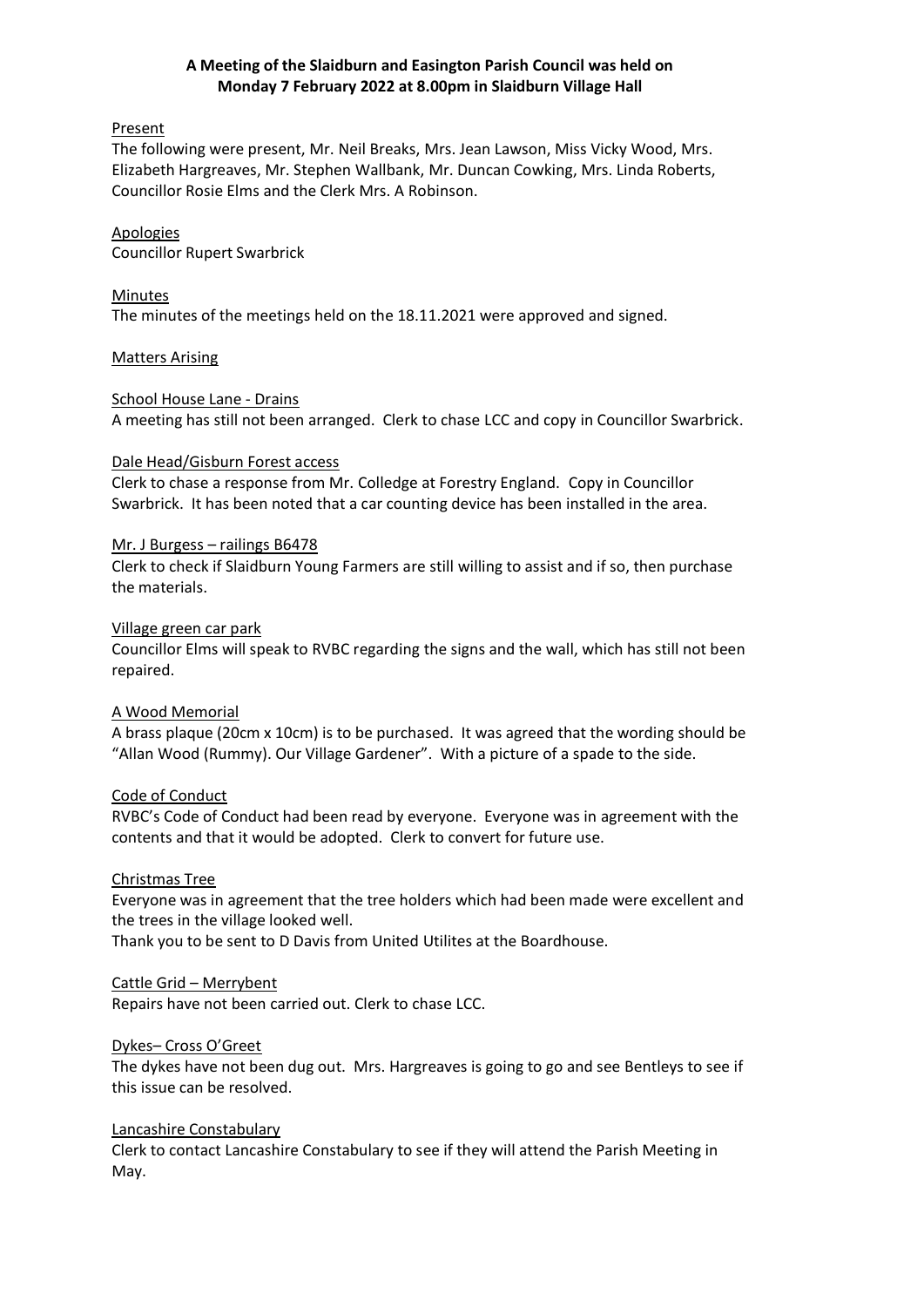### Old Bridge

The dykes have been cleaned out and LCC have confirmed that further works to strengthen the dyke will be carried out in due course.

### Dugdale Lane

Trees need cutting back from the crossroads to the car park. The trees are causing damage to passing traffic.

Clerk to contact UU, Forestry Commission and LCC to request that the trees are cut back.

### Grids

The grids were cleaned out on 3.2.22.

Planning Black House - appeal – no comments were made.

#### **Accounts**

| Slaidburn Village Hall | Rent x 5              | £75.00  |
|------------------------|-----------------------|---------|
| Alison Robinson        | Wage                  | £362.00 |
| <b>HMRC</b>            | Tax                   | £38.00  |
| Mr. Haygarth           | Christmas tree stands | £340.00 |

#### Correspondence

Various organisations re Platinum Jubilee plans LCC – Bowland Dark Skies Event online LCC – Rural Electric Vehicle "Car Clubs" survey

#### Any Other Business

#### Tree at Newton

The tree which has fallen in Newton is causing a hazard to drivers. Clerk to contact LCC to see if there are plans for it to be removed.

#### Stocks Reservoir works

The tankers which are attending at Stocks on a regular basis to take away the sludge are causing damage and mess to the roads and can be dangerous to pedestrians and road users.

#### Power cut

It was commented on how disappointing it was that the village was without power for so long and the time it took to repair the fault.

#### Glebe House bin

The bin opposite Glebe House does not get emptied every week – clerk to contact RVBC.

#### Next Meeting

The date for the next meeting was set for Monday 16 May 2022 at 8.00pm.

There being no further business, the meeting closed at 9.15pm.